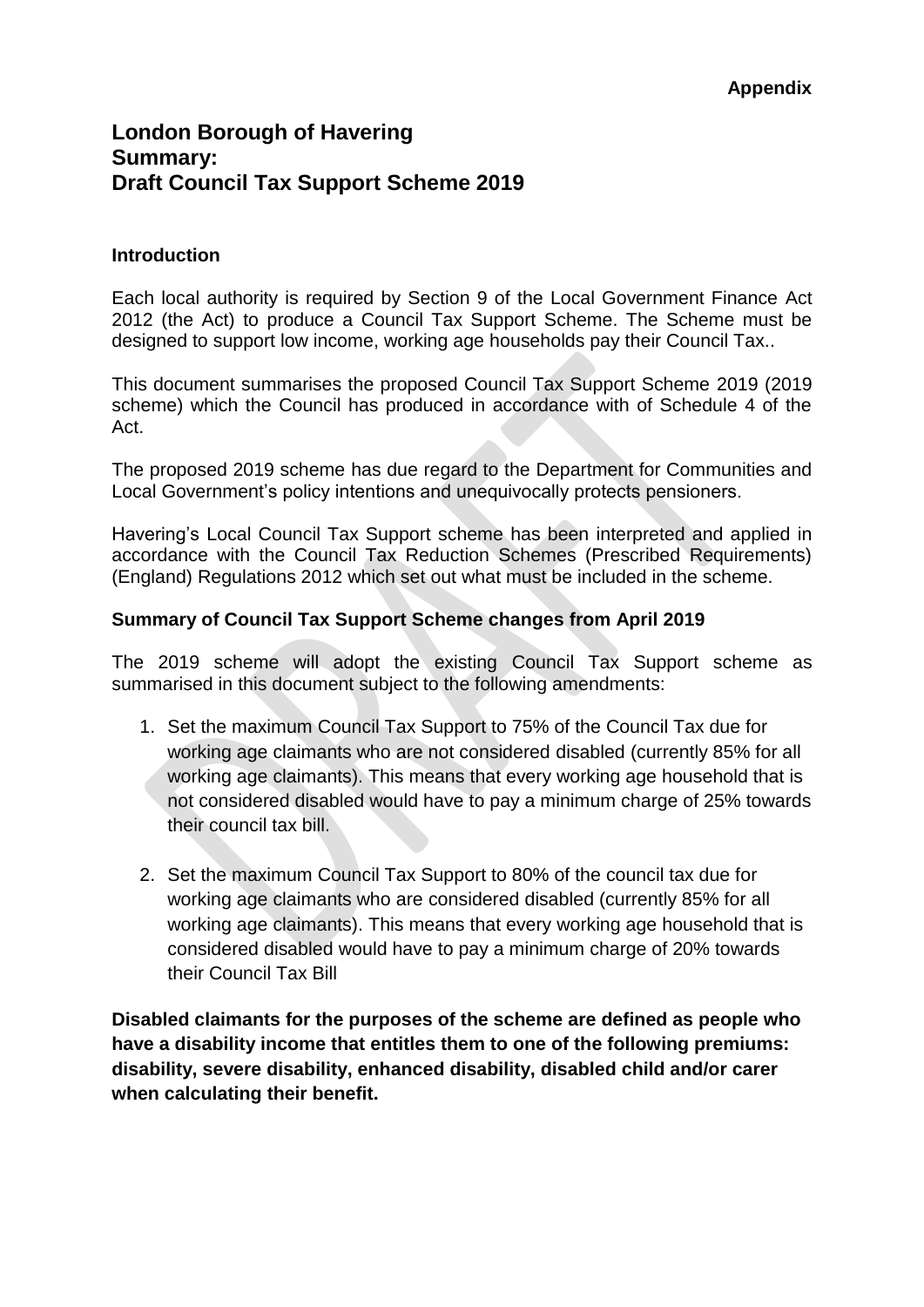## **Havering's Local Council Tax Support Scheme**

In this document 'the current scheme' means Havering's existing Council Tax Support scheme which was adopted in January 2013 and then amended with effect from April 2014 and again with effect from April 2015.

Unless expressly stated otherwise, the provisions outlined below relate solely to working age applicants under the current scheme.

This document summarises the Council's proposed Scheme for eligible working age Council Tax payers to receive council tax support.

The scheme applicable to pensioners is defined in The Council Tax Reduction Schemes (Prescribed Requirements) Regulations 2012, Part 3, and Schedules 1 to 6, which is adopted within this scheme.

The procedure for the application and calculation of the 2019 scheme is summarised below and is made in accordance with Schedules 7 and 8 of the Council Tax Reduction Schemes (Prescribed Requirements) Regulations 2012.

The principles embodying the 2019 Scheme include the following:

- Havering will be expected to manage significant reductions in subsidised expenditure.
- Regulations have been set to protect claimants of state pension credit age.
- Consultation on the 2019 scheme will take place with precepting authorities and the public.
- The Council will adopt the final scheme before 31 March 2019 or the default scheme will apply.
- The Council will aim to protect vulnerable groups.
- In developing schemes, Havering will consider incentivising claimants into work.

The Local Council Tax Support Scheme includes the following:

- Introduction and definitions
- Prescribed of persons
- Provisions relating to entitlement under the scheme
- Applicable amounts
- Maximum Council Tax Reduction
- Amount of reduction under the scheme
- Assessment of Income and Capital under the scheme
- Students
- Applications
- Extended reductions
- Period of entitlement and changes of circumstances
- Schedules

## **The Council Tax Support Calculation**

The starting point for all calculations of Council Tax Support is the claimant's 'maximum benefit'. This is the claimant's weekly eligible Council Tax less any nondependant deductions that apply.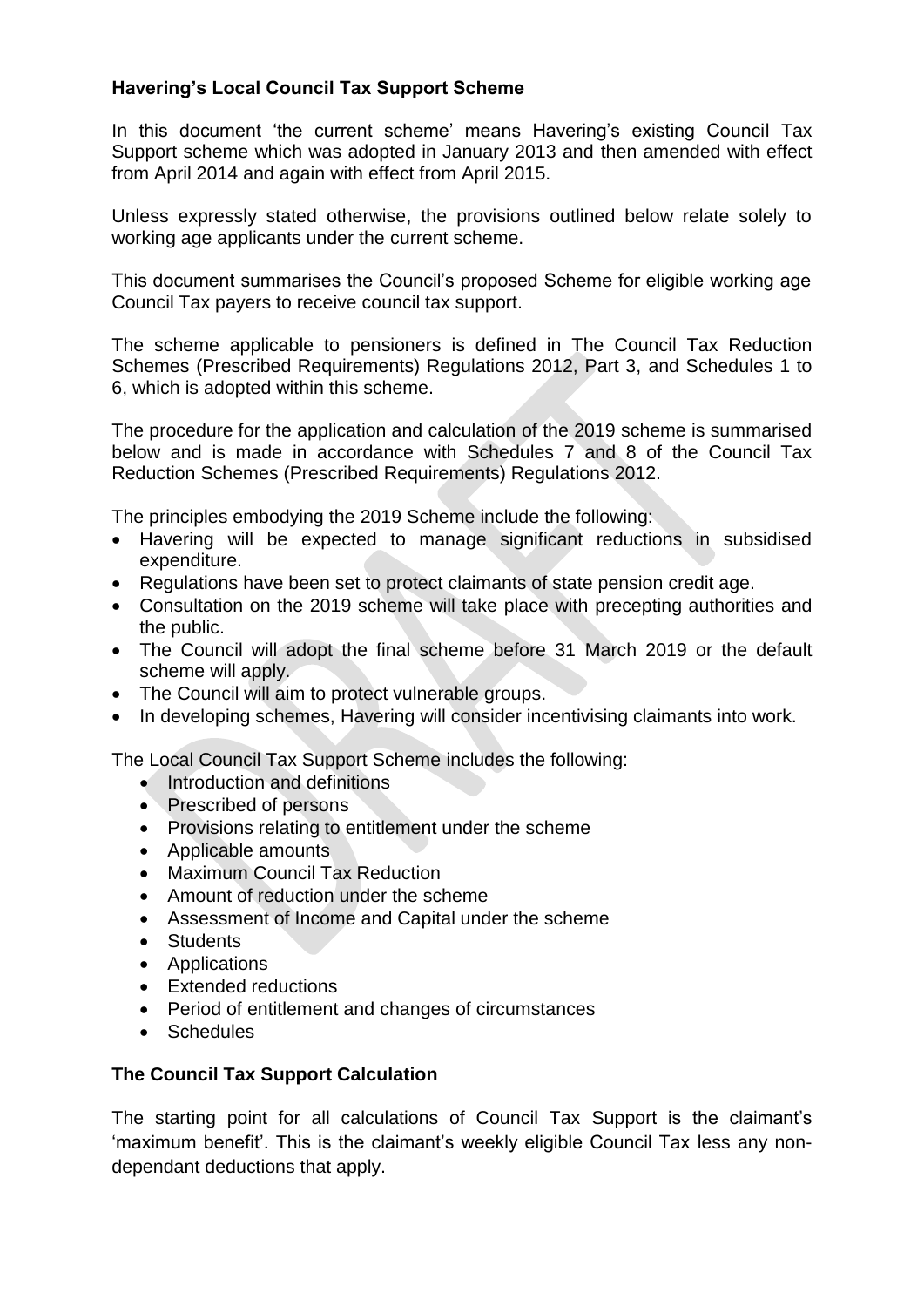Income and capital are compared to the claimant's applicable amount. Any income over the applicable amount is known as the Excess Income.

The claimant qualifies for maximum support less 20% of any excess income figure. The 20% reduction to the maximum benefit is known as a taper.

Claimants in receipt of Job Seeker's Allowance and Income Support have already been assessed by the Department for Work and Pensions (DWP) as having income lower than their applicable amount and so will receive maximum council tax support less any non-dependant deductions.



### Non-dependant deductions

A non-dependant deduction is an amount of council tax that is due from the CTS claimant because there is another adult (non-dependant), who is not the claimant's partner, living in the household who receives an income. This reduces the amount of CTS a claimant will receive which is described in paragraph 58 of the draft 2017 scheme as follows:

- (1) Subject to the following provisions of this regulation, the non-dependant deductions in respect of a day referred to in regulation 57 (maximum council tax benefit) shall be—
	- (a) in respect of a non-dependant aged 18 or over in remunerative work, £20.00 x  $1/7$ ;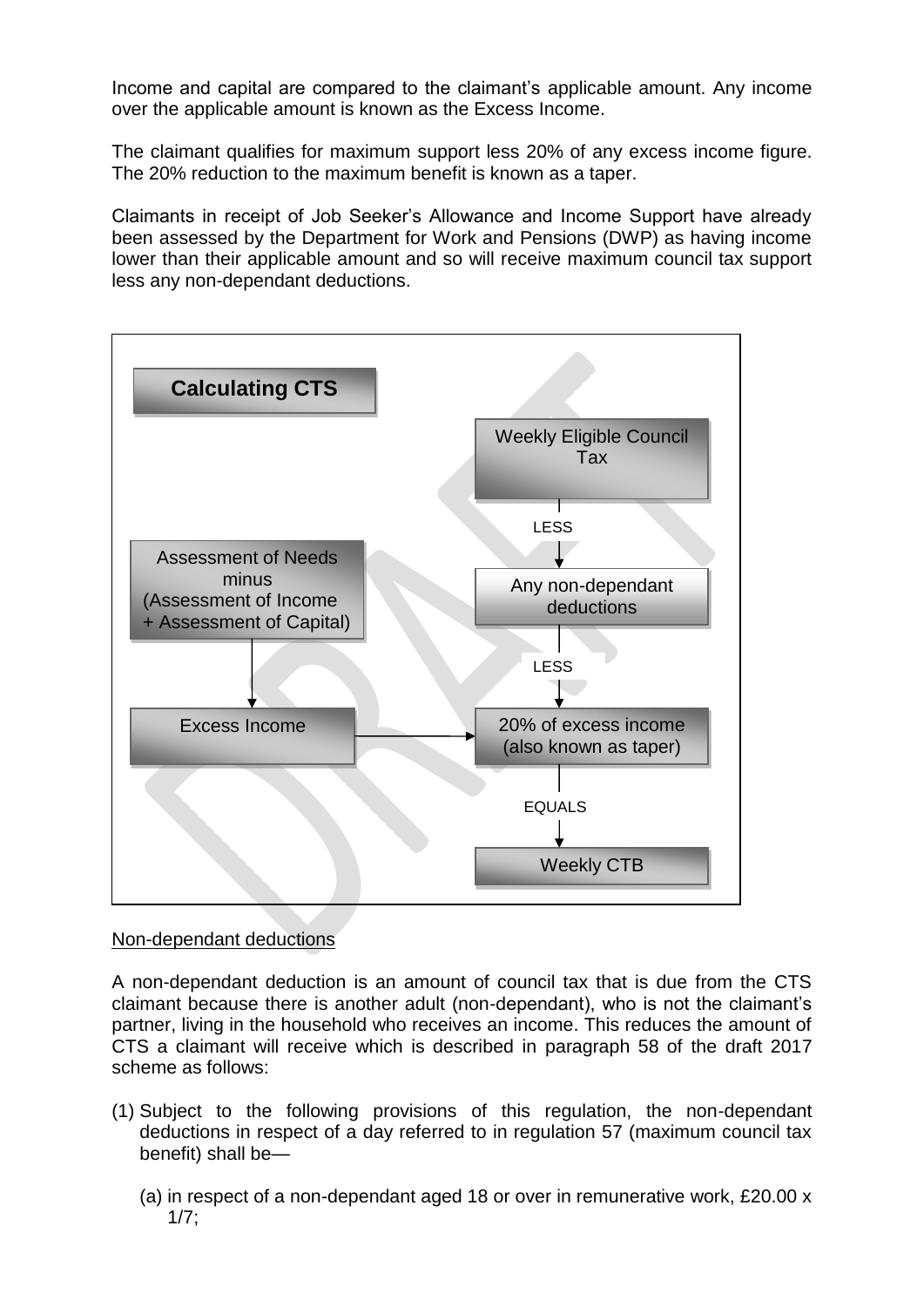- (b) in respect of a non-dependant aged 18 or over to whom sub-paragraph (a) does not apply, £6.00  $\times$  1/7.
- (2) In the case of a non-dependant aged 18 or over to whom paragraph (1)(a) applies, where it is shown to the appropriate authority that his normal gross weekly income is—
	- (a) Less than £202.85, the deduction to be made under this regulation shall be that specified in paragraph (1)(b);
	- (b) Not less than £202.85 but less than £351.65, the deduction to be made under this regulation shall be £9.00;
	- (c) Not less than £351.65 but less than £436.90, the deduction to be made under this regulation shall be £15.00.

From April 2014 onwards, the eligible weekly council tax used to calculate council tax support shall be no higher than the weekly Council Tax Band D value for a property in Havering.

Paragraph 57 of the draft CTS scheme 2017 provides that:

- (1) Subject to paragraphs (2) to (5), the amount of a person´s maximum council tax benefit in respect of a day for which he is liable to pay council tax, shall be 100 per cent of the amount A/B where—
	- (a) A is the amount set by the appropriate authority as the council tax for the relevant financial year in respect of the dwelling in which he is a resident and for which he is liable, subject to any discount which may be appropriate to that dwelling under the 1992 Act; and
	- (b) B is the number of days in that financial year, less any deductions in respect of non-dependants which fall to be made under regulation 58 (non-dependant deductions).
- (2) In calculating a person´s maximum council tax benefit any reduction in the amount that person is liable to pay in respect of council tax, which is made in consequence of any enactment in, or made under, the 1992 Act, shall be taken into account.
- (3) The level of any Council Tax Support awarded shall be restricted to the level of band D
- (4) Subject to paragraph (5), where a claimant is jointly and severally liable for council tax in respect of a dwelling in which he is resident with one or more other persons but excepting any person so residing with the claimant who is a student to whom regulation 45(2) (students who are excluded from entitlement to council tax benefit) applies, in determining the maximum council tax benefit in his case in accordance with paragraph (1), the amount A shall be divided by the number of persons who are jointly and severally liable for that tax.
- (5) Where a claimant is jointly and severally liable for council tax in respect of a dwelling with only his partner, paragraph (4) shall not apply in his case.

From April 2019 onwards, Maximum Council Tax Support for working age claimants without disabilities will reduce by 25% (currently 15%). For working age claimants classified as disabled for the purposes of the 2019 scheme, the maximum council tax support will reduce by 20% (currently 15%).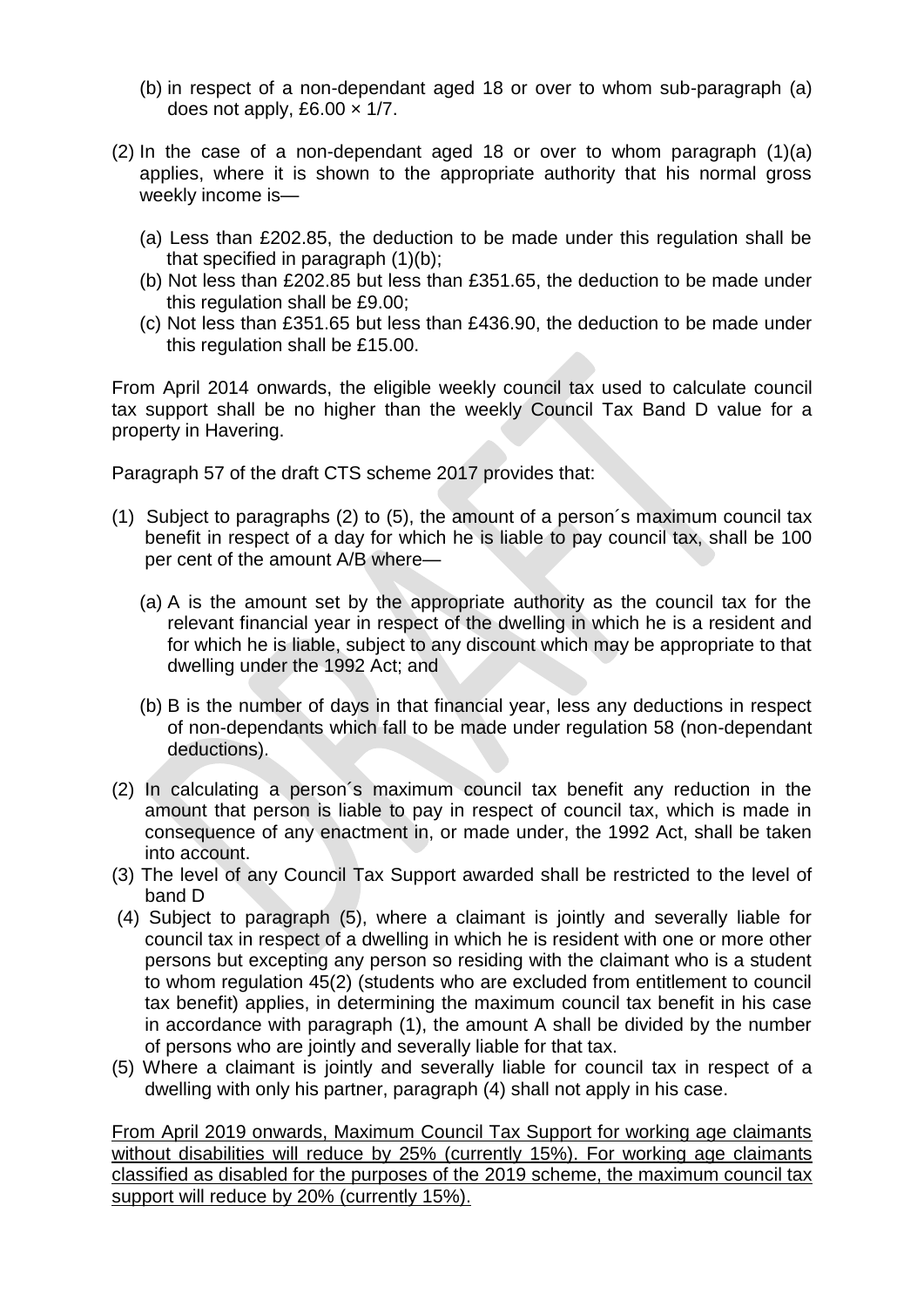This means that working age households (not disabled) have to pay a minimum charge of 25% of their Council Tax Bill and working age disabled households have to pay a minimum charge of 20% of their Council Tax bill.

Paragraph 29A of the draft CTS scheme 2019 provides that:

(1) Subject to sub-paragraphs (2) to (4), for persons in classes D to E in this scheme a person's maximum council tax reduction amount in respect of a day is 75 per cent for working age (not disabled) & 80% for working age (disabled) of the amount A/B where—

(a) A is the amount set by the authority as the council tax for the relevant financial year in respect of the dwelling in which he is a resident and for which he is liable, subject to any discount which may be appropriate to that dwelling under the 1992 Act; and

(b) B is the number of days in that financial year,

less any deductions in respect of non-dependants which fall to be made under paragraph 30A (non-dependant deductions: persons who are not pensioners) and any award restricted to the level of Band D

From April 2015 onwards, the amount of savings and investments people are allowed to have and still be entitled to claim CTS was reduced from £16,000 to £6,000.

The CTS scheme 2013/14 and 2014/15 did not accept claims from applicants who have savings and investments of more than £16,000. These individual were not entitled to any CTS.

From April 2015, applicants who have more than £6,000 in savings or investments are not be eligible to claim and will therefore have no entitlement to CTS.

Paragraph 23 of the draft CTS scheme states that:

- (1) The class of person described in this paragraph consists of
	- (a) Persons in class A and B whose capital exceeds £16,000
	- (b) Persons in class D and E whose capital exceeds £6,000.

### From April 2015 onwards, Second Adult Rebate was abolished.

Second Adult Rebate supports working age council tax payers whose income is too high in their own right for Council Tax Support but who have other adults living in the household whose income is low.

### **Applications for Council Tax Support**

### *This part applies to both pension-age and working-age applicants*

The following procedure has been set in accordance with the Council Tax Reduction Schemes (Prescribed Requirements) Regulations 2012, referred to as 'the Regulations' below.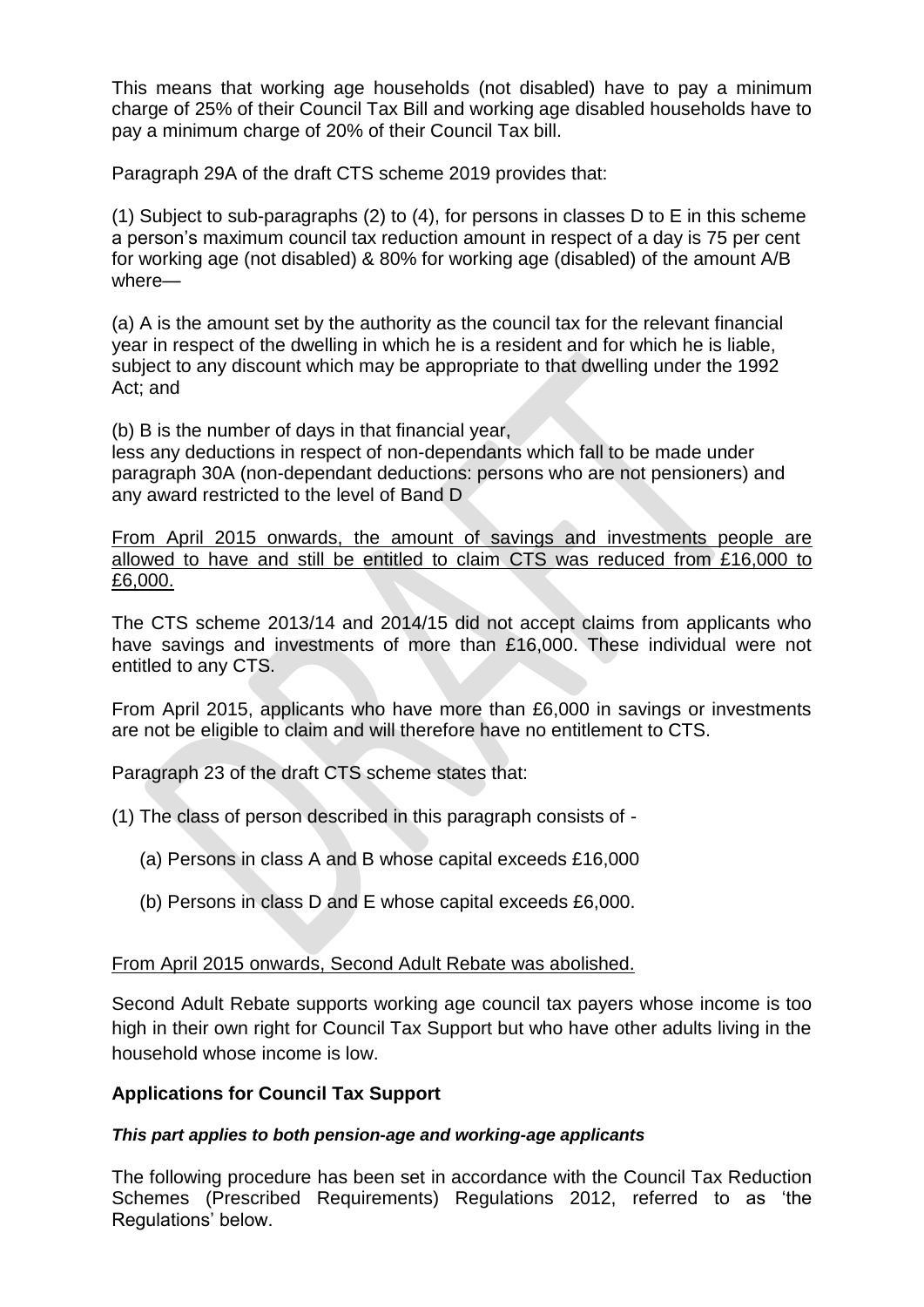Entitlement to CTS is dependent on an application being made in the following way:

An application may be made:

- (a) In writing
- (b) By means of an electronic communication or
- (c) By telephone following publication by the Council of a number for this purpose.

The form provided by the Council for this purpose must be properly completed, and the Council may require the applicant to complete the form in the proper manner, and may further require that further information and evidence is provided by the applicant.

An application will be made defective if the applicant does not provide all of the information the Council requires.

Applications made by telephone will only be accepted if the applicant provides a written statement of their circumstances in the format required by the Council.

The Council will allow a certain length of time for applicants to correct any defects in their application.

The Regulations provide for which classes of people are eligible to make application for Council Tax Support.

### **Evidence and information**

Any person who makes an application or any person to whom a reduction under the CTS scheme 2019 has been awarded shall furnish such certificates, documents, information and evidence in connection with the application or award, or question arising out of it as may reasonably be required by the Council in order to determine the person's entitlement. Where the Council requests information it shall inform the applicant or person of their duty to notify the Council of any change of circumstances and shall indicate the kind of changes of circumstances which are to be notified.

Matters related to the electronic communication of information, proof of delivery and content of information will be determined in accordance with Part 4 of Schedule 7 of the Regulations.

Where the person is a pensioner paragraph 7(4) (5) (6) and (7) of Schedule 8 of the Regulations apply which specify matters relevant to evidence and information related to pensioners.

### **Amendment and withdrawal of applications**

Any person who has made an application may amend it at any time before a decision had been made by serving a notice in writing to the Council in accordance with paragraph 8 of Schedule 8 of the Regulations.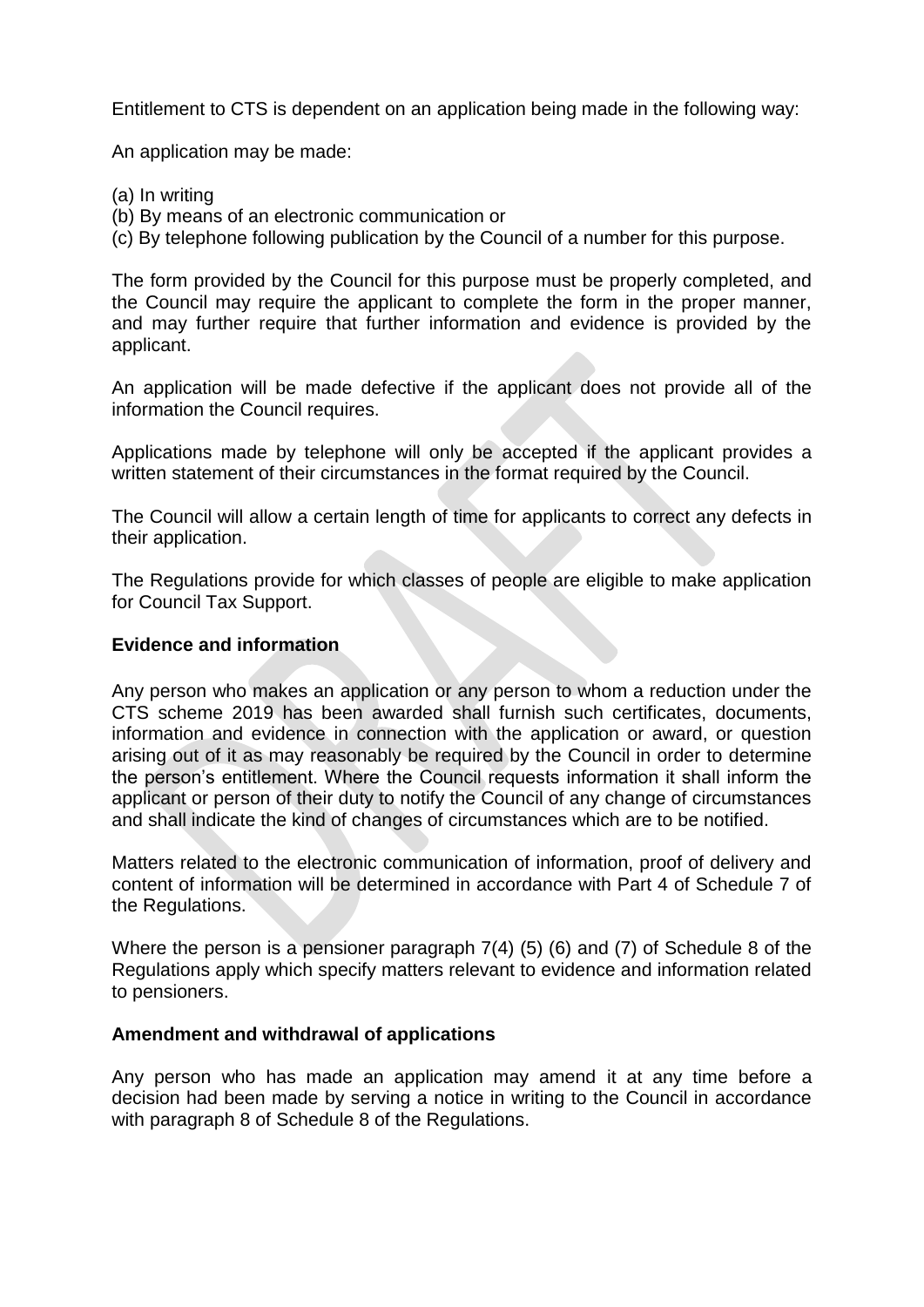### **Decisions by the Council**

The Council will make a decision in respect of any application for a reduction under this scheme in accordance with the criteria set out within the CTS scheme 2019 rules.

The decision will be made within 14 days or as soon as reasonably practicable of the Council receiving at its designated office the properly completed application or the information requested to complete it or the evidence required. The date upon which the Council is deemed to have received the properly completed application shall be determined in accordance with paragraphs 6 of Schedule 1, paragraph 7 and Part 1 of Schedule 7 of the Regulations being satisfied, or as soon as reasonably practicable thereafter.

The Council will notify the applicant or any person affected by its decision under the scheme in writing forthwith, or as soon as reasonably practicable.

Any person affected to whom the Council sends or delivers a notification of a decision to may, within one month of the notification of the decision, request in writing from the Council a statement setting out the reasons for its decision on any matter set out in the notice.

Following receipt of a request for a written statement the Council will provide this within 14 days or as soon as reasonably practicable thereafter.

Where an award or payment of reduction is made the time and manner of granting the reduction under the scheme will be in accordance with Part 5 of Schedule 8 of the Regulations.

### **Change of circumstances**

For persons who are not pensioners the date on which changes of circumstances are to take effect will be determined in accordance with paragraph 4 of Part 2 of Schedule 8 of the Regulations.

### **Procedure for making an appeal**

Any applicant who is not in agreement with the decision of the Council taken under this scheme may service a notice in writing on the Council setting out their reasons and grounds upon which they believe the Council has made the wrong decision.

Following receipt of an appeal in writing the Council will:

- (1) Consider the appeal
- (2) Notify the applicant in writing of the following:
	- (i) Any decision not to uphold the appeal and the reasons for that; or (ii) That steps are being taken to proceed with the appeal and set out what steps.

Where an applicant remains dissatisfied following receipt of any written notice sent by the Council in response to their appeal, they may within two months of the service of that notice, appeal to the valuation tribunal.